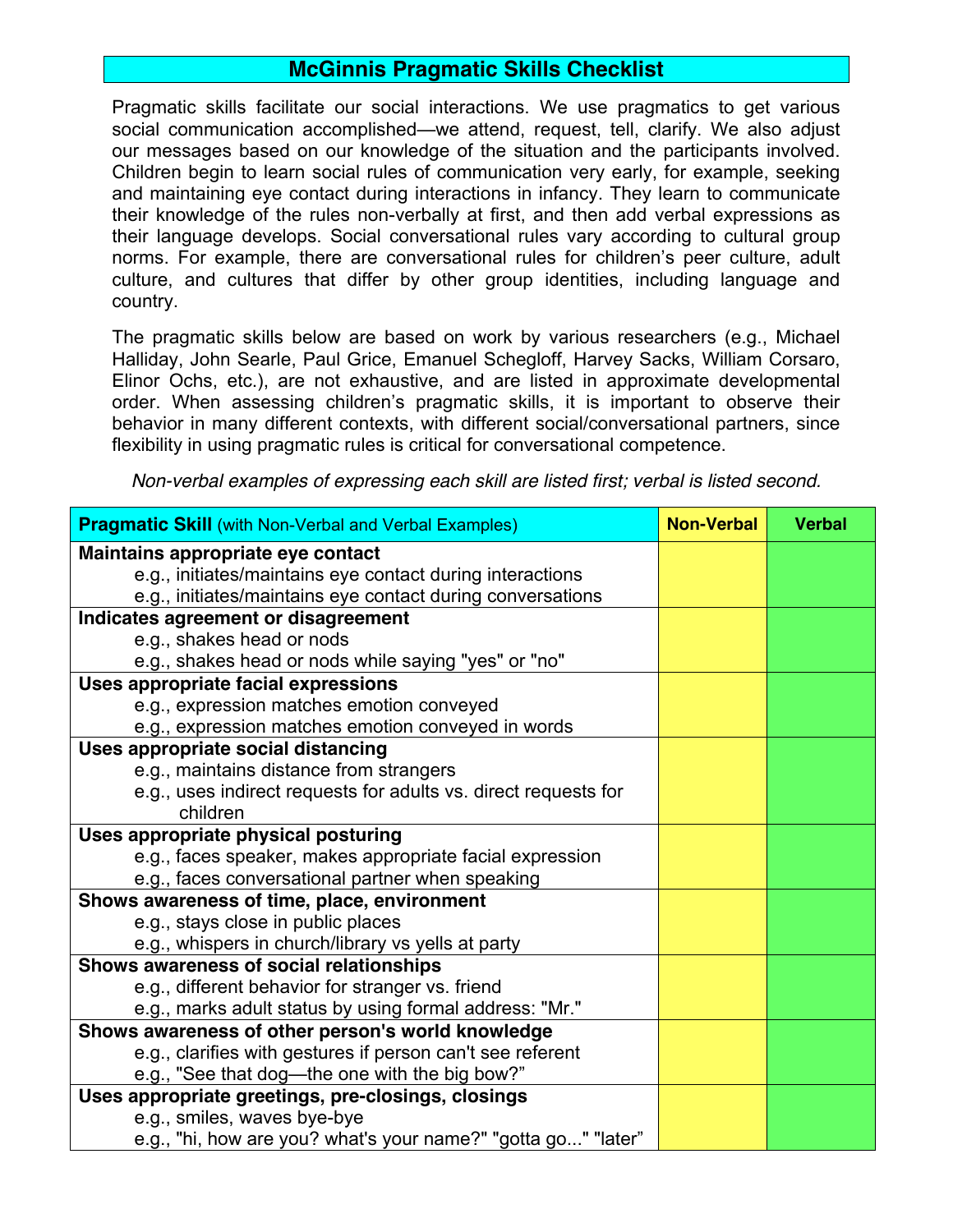| <b>Pragmatic Skill</b> (with Non-Verbal and Verbal Examples)   | <b>Non-Verbal</b> | <b>Verbal</b> |
|----------------------------------------------------------------|-------------------|---------------|
| <b>Uses natural gestures</b>                                   |                   |               |
| e.g., points to referent                                       |                   |               |
| e.g., incorporates natural gestures into conversation          |                   |               |
| Changes intensity and intonation of voice                      |                   |               |
| e.g., uses high pitch when playing with babies                 |                   |               |
| e.g., uses intensity/intonation to stress a word in a sentence |                   |               |
| <b>Indicates existence</b>                                     |                   |               |
| e.g., points to lost object when he finds it                   |                   |               |
| e.g., "there it is"                                            |                   |               |
| <b>Indicates location</b>                                      |                   |               |
| e.g., points to object when asked for it                       |                   |               |
| e.g., "it's behind the couch"                                  |                   |               |
| <b>Indicates disappearance</b>                                 |                   |               |
| e.g., raises hands to side and looks around for lost object    |                   |               |
| e.g., "no more" "all gone" "where is it?"                      |                   |               |
| <b>Indicates cessation</b>                                     |                   |               |
| e.g., gestures/quiets body, indicating something stopped       |                   |               |
| e.g., "it stopped"                                             |                   |               |
| <b>Gives object</b>                                            |                   |               |
| e.g., hands object to person                                   |                   |               |
| e.g., "here it is"                                             |                   |               |
| <b>Gives information</b>                                       |                   |               |
| e.g., through gestures                                         |                   |               |
| e.g., "Daddy's working"                                        |                   |               |
| Indicates when another makes a mistake                         |                   |               |
| e.g., covers mouth/laughs, looks shocked                       |                   |               |
| e.g., "uh-oh!" "look what he did!"                             |                   |               |
| <b>States rules</b>                                            |                   |               |
| e.g., shakes head/finger if someone spills something           |                   |               |
| e.g., "first take a bath, then watch TV"                       |                   |               |
| <b>Makes choices</b>                                           |                   |               |
| e.g., points to desired object                                 |                   |               |
| e.g., "I want chocolate"                                       |                   |               |
| <b>Calls for attention</b>                                     |                   |               |
| e.g., taps, tugs                                               |                   |               |
| e.g., "Mommy!"                                                 |                   |               |
| Answers/acknowledges                                           |                   |               |
| e.g., turns when called                                        |                   |               |
| e.g., "what?" "huh?"                                           |                   |               |
| Provides feedback/phatic comments                              |                   |               |
| e.g., nods head as speaker talks                               |                   |               |
| e.g., "yeah" "ok" "uh-huh"                                     |                   |               |
| <b>Takes turns</b>                                             |                   |               |
| e.g., in activities, games, interactions                       |                   |               |
| e.g., repeats adult words for a turn, or offers own            |                   |               |
| <b>Establishes joint referent</b>                              |                   |               |
| e.g., shows object, ensures partner is looking at same object  |                   |               |
| e.g., "see that ball over there? no--the red ball"             |                   |               |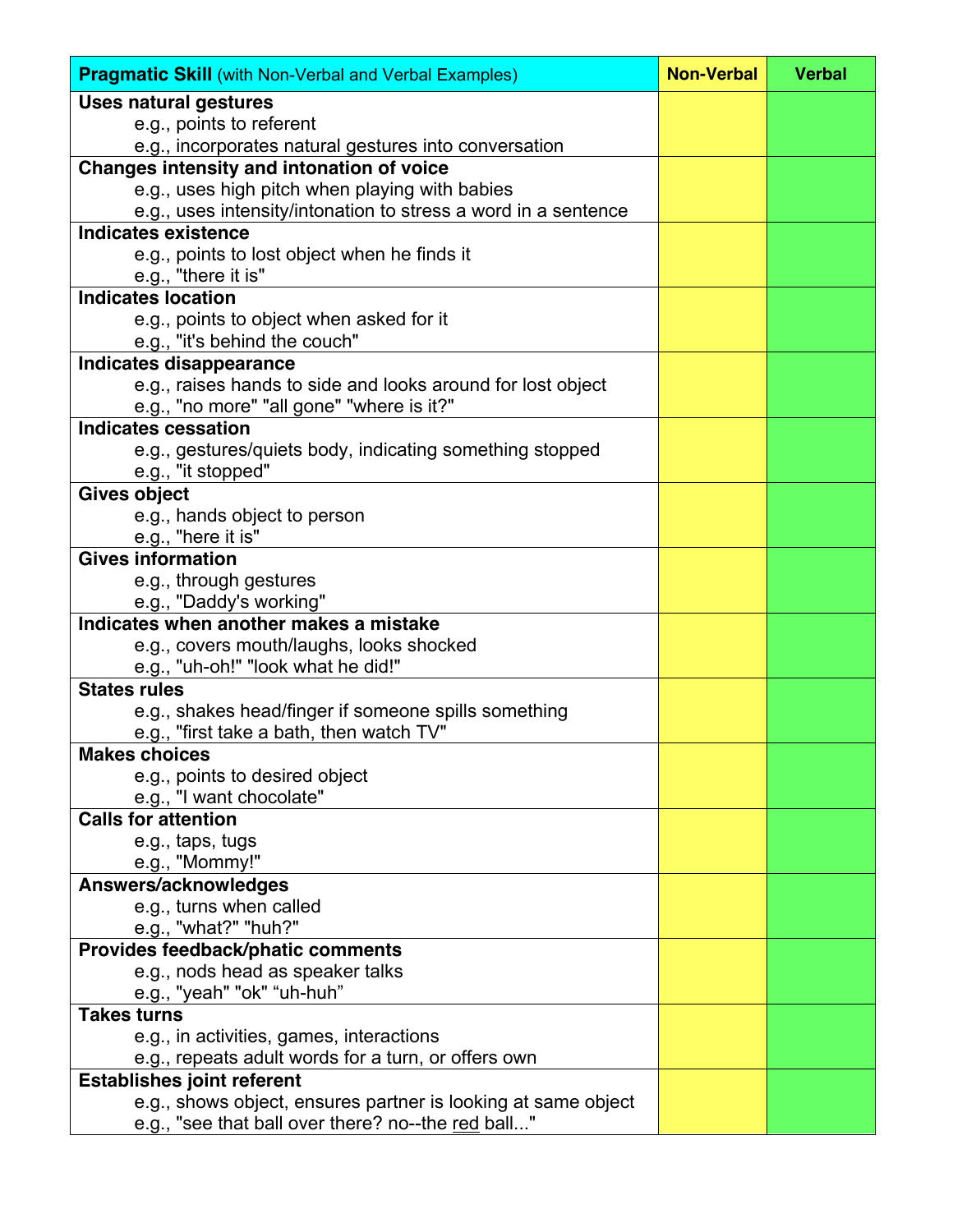| <b>Pragmatic Skill</b> (with Non-Verbal and Verbal Examples)   | <b>Non-Verbal</b> | <b>Verbal</b> |
|----------------------------------------------------------------|-------------------|---------------|
| Initiates conversation                                         |                   |               |
| e.g., points to a sore, indicates a bug, etc.                  |                   |               |
| e.g., "know what?"                                             |                   |               |
| Requests object/action/information/permission                  |                   |               |
| e.g., shakes empty box, looks up with questioning expression   |                   |               |
| e.g., "help me" "do that" "gimme" "who's that?" "where is it?" |                   |               |
| <b>Comments on object/action/information</b>                   |                   |               |
| e.g., points to mushy banana, makes raspberry sound and        |                   |               |
| "yuck" expression                                              |                   |               |
| e.g., "pretty flower" "fast car" "I don't wanna go             |                   |               |
| Denies/protests/disagrees                                      |                   |               |
| e.g., shakes head as peas are put on his plate                 |                   |               |
| e.g., "not me" "that's wrong"                                  |                   |               |
| <b>Makes predictions</b>                                       |                   |               |
| e.g., pantomimes falling when asked "what will happen if you   |                   |               |
| run?"                                                          |                   |               |
| e.g., "maybe it's too small" "I think it will be cold"         |                   |               |
| <b>Expresses feelings/needs/problems</b>                       |                   |               |
| e.g., taps diaper to indicate it needs to be changed           |                   |               |
| e.g., "I'm hungry" "he hit me"                                 |                   |               |
| <b>Offers help</b>                                             |                   |               |
| e.g., offers a hand when another falls down                    |                   |               |
| e.g., "want my cup?" "take my bike"                            |                   |               |
| <b>Consoles</b>                                                |                   |               |
| e.g., offers a hug to comfort crying child                     |                   |               |
| e.g., "what happened?" "that's ok"                             |                   |               |
| <b>Pretends</b>                                                |                   |               |
| e.g., dresses up as daddy and pretends to go to work           |                   |               |
| e.g., "I'm the Monster!"                                       |                   |               |
| <b>Deceives</b>                                                |                   |               |
| e.g., switches desserts with playmate when he isn't looking    |                   |               |
| e.g., "I didn't do it--he did"                                 |                   |               |
| Shows sense of humor and imagination by joking                 |                   |               |
| e.g., puts milk in cupboard instead of fridge and laughs       |                   |               |
| e.g., "knock-knock, who's there?"                              |                   |               |
| <b>Requests clarification</b>                                  |                   |               |
| e.g., gives a puzzled, questioning look                        |                   |               |
| e.g., "what did you say?"                                      |                   |               |
| Responds to request for clarification                          |                   |               |
| e.g., uses gestures or shows what he means to clarify          |                   |               |
| e.g., "I said" repeats or rephrases what he said               |                   |               |
| Maintains conversation (3+ exchanges)                          |                   |               |
| e.g., passes toy back and forth to partner while playing       |                   |               |
| e.g., "wanna be the mommy?" "then you get sick" "then we go    |                   |               |
| to the doctor"                                                 |                   |               |
| <b>Tells stories</b>                                           |                   |               |
| e.g., combines gestures, mime, vocalization to tell story      |                   |               |
| e.g., "Daddy went fishing--he caught a big fish"               |                   |               |